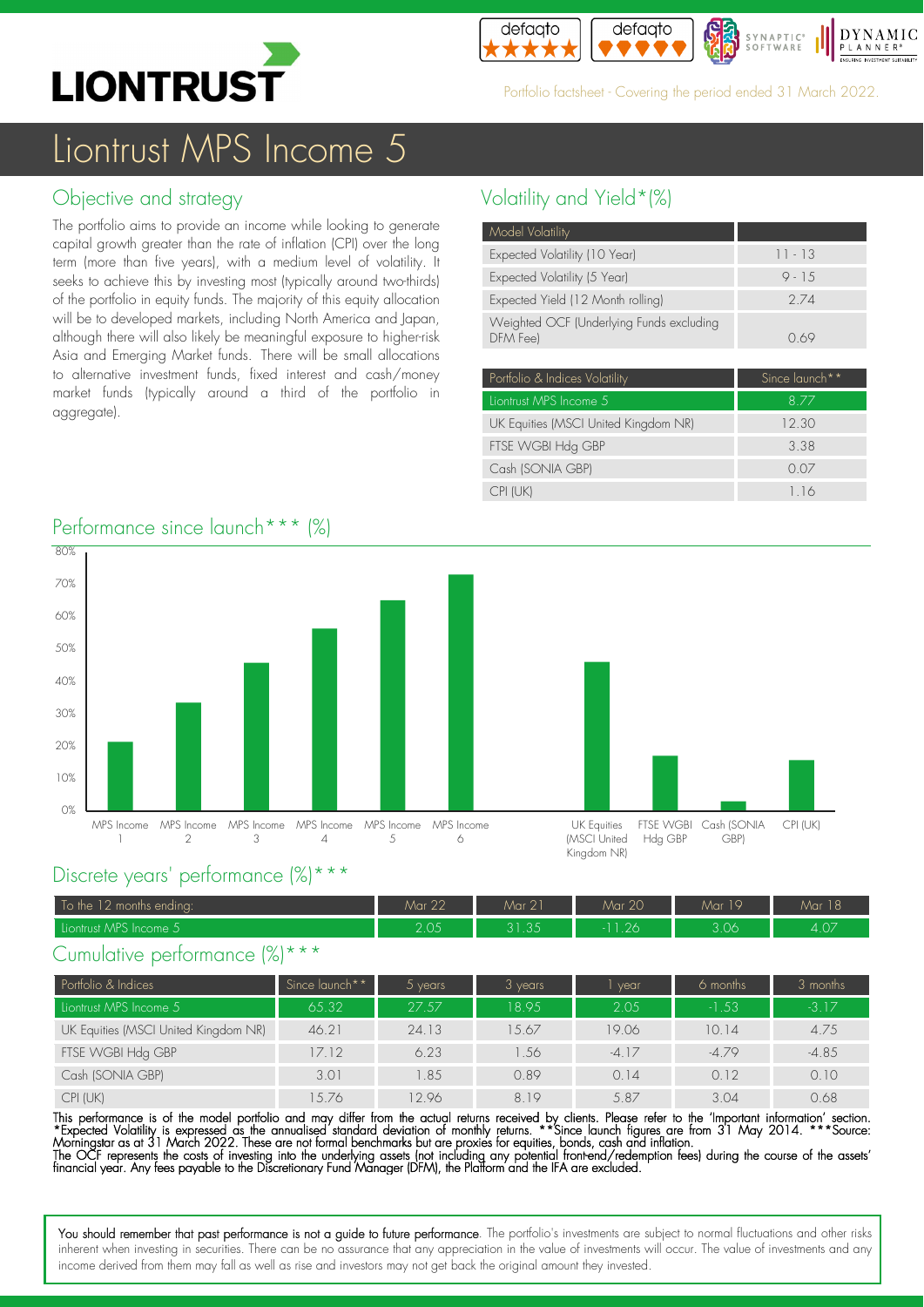# Liontrust MPS Income 5

### Strategic vs Portfolio asset allocation (%)



### Portfolio holdings (%)

| <b>Equities</b>                         | 71.8 |
|-----------------------------------------|------|
| North American Smaller Companies        | 8.9  |
| Artemis US Smaller Companies   Acc GBP  | 8.9  |
| Japanese Equities                       | 3.0  |
| Baillie Gifford Japanese B Inc          | 0.9  |
| Fidelity Index Japan P Acc              | 0.6  |
| Man GLG Japan CoreAlpha Profl Inc D     | 1.5  |
| <b>European Smaller Companies</b>       | 5.3  |
| Barings Europe Select I GBP Inc         | 5.3  |
| <b>European Equities</b>                | 13.2 |
| BlackRock Continental Eurp Inc D Acc    | 10.6 |
| Fidelity Index Europe ex UK P Inc       | 2.6  |
| <b>Emerging Market Equities</b>         | 11.7 |
| Fidelity Index Emerging Markets P Inc   | 11.7 |
| North American Equities                 | 5.5  |
| JPM US Equity Income C Net Inc          | 5.5  |
| <b>UK Smaller Companies</b>             | 4.2  |
| Janus Henderson UK Smaller Coms I Acc   | 4.2  |
| Japanese Smaller Companies              | 0.7  |
| M&G Japan Smaller Companies GBP   Acc   | 0.7  |
| <b>UK Equities</b>                      | 8.4  |
| Redwheel Enhanced Income Fund B GBP Inc | 4.2  |
| Schroder Income Maximiser Z Acc         | 4.2  |
| Asian Ex-Japan Equities                 | 10.9 |
| Schroder Asian Income 7 Inc.            | 10.9 |
| <b>Fixed Interest</b>                   | 23.5 |
| Developed Country Investment Grade      | 1.2  |
| AXA Sterling Buy & Mntn Crdt Z GBP Acc  | 0.4  |
| Fidelity MoneyBuilder Income W Inc      | 0.4  |
| Royal London Corporate Bond M Inc       | 0.4  |

### Asset allocation (%)

| European Equities                | 13.2 |  |
|----------------------------------|------|--|
| <b>Emerging Market Equities</b>  | 11.7 |  |
| Asian Ex-Japan Equities          | 10.9 |  |
| North American Smaller Companies | 8.9  |  |
| UK Equities                      | 8.4  |  |
| Convertible Debt                 | 6.4  |  |
| North American Equities          | 5.5  |  |
| European Smaller Companies       | 5.3  |  |
| Inflation Linked Debt            | 5.2  |  |
| Developed Country High Yield     | 5.0  |  |
| Cash                             | 2.0  |  |
| Other                            | 17.5 |  |
|                                  |      |  |

| Developed Country High Yield              | 5.0   |
|-------------------------------------------|-------|
| AXA US Short Duration Hi Yld 7 Gross Inc. | 1.7   |
| Invesco High Yield UK Z Inc               | 1.7   |
| L&G Active Global High Yield Bond I Inc   | 1.7   |
| <b>Emerging Market Debt</b>               | 3.1   |
| L&G EM Govt Bond US\$ Index   Acc         | 3.1   |
| Inflation Linked Debt                     | 5.2   |
| L&G Global Inflation Linked Bd Idx I Acc  | 2.6   |
| Royal London Global Index Linked M Inc    | 2.6   |
| Convertible Debt                          | 6.4   |
| Polar Capital Glbl Convert I GBP Hdg Inc  | 6.4   |
| Developed Country Government              | 2.6   |
| Vanguard Glb Bd Idx £ H Acc               | 2.6   |
| Alternatives                              | 2.7   |
| Property                                  | 2.7   |
| Liontrust MA Diversified RI Assts A Inc   | 2.7   |
| Cash                                      | 2.0   |
| Cash                                      | 2.0   |
| <b>TOTAL</b>                              | 100.0 |